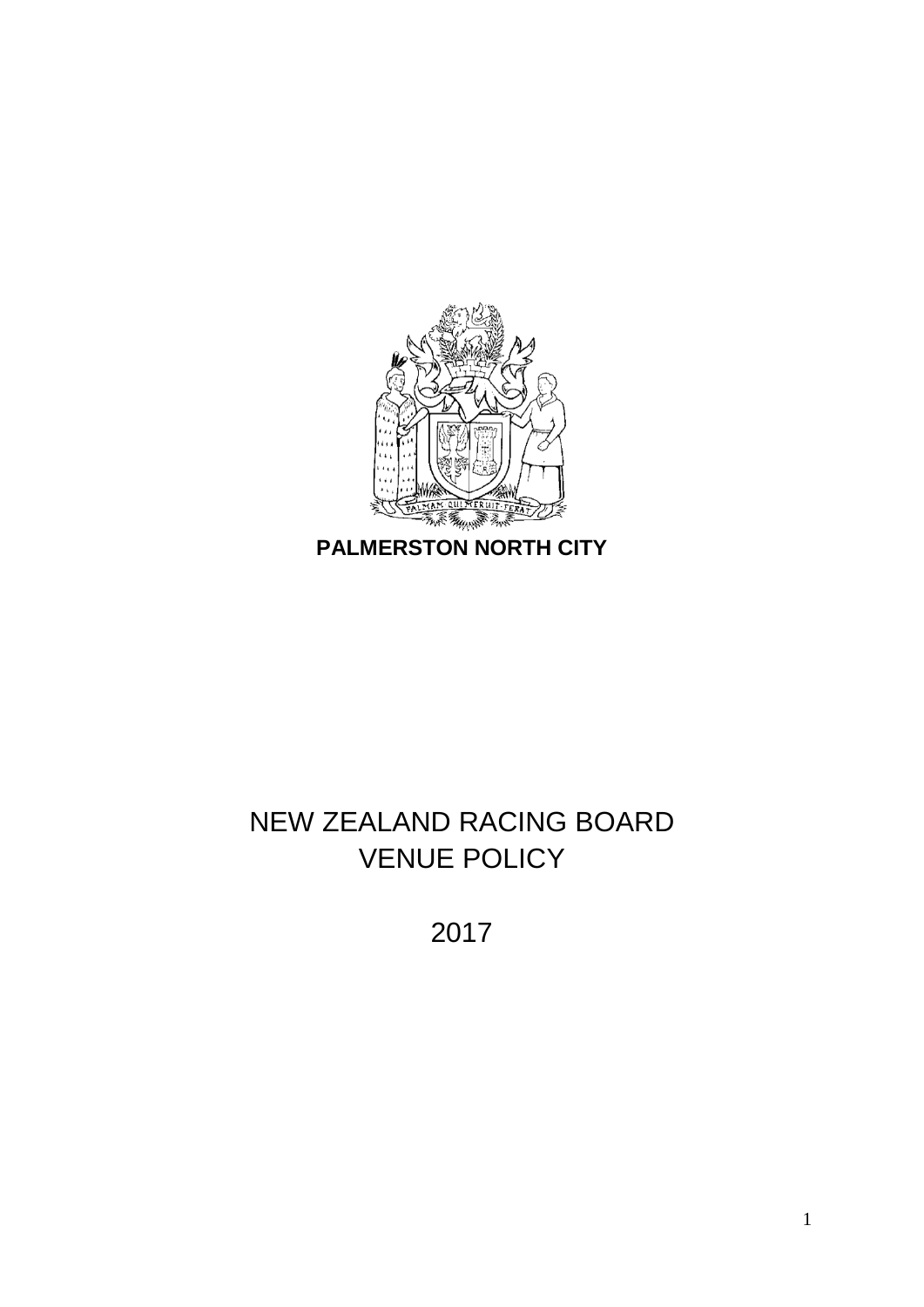## **INTRODUCTION**

The Racing Act 2003 requires the New Zealand Racing Board (the Board) to gain consent from the relevant Council if it proposes to establish a Board venue (TAB). Territorial authorities must adopt a Board venue policy for standalone "TABs" operated by the Board. The policy must specify whether or not new Board venues may be established in their district, and where they may be located.

The policy is limited to New Zealand Racing Board owned TAB outlets. It does not cover TAB terminals in privately owned premises such as hotels, taverns or clubs.

#### **1. OBJECTIVES OF THE POLICY**

- To ensure Palmerston North City Council and the community has influence over the location of new TAB venues.
- To have regard to the social impact of gambling within Palmerston North, and to minimise the harm to our communities caused by problem gambling.

#### **2. NEW ZEALAND RACING BOARD VENUES (TAB) MAY BE ESTABLISHED**

New Zealand Racing Board venues may be established where:

#### **2.1 The primary activity of the proposed venue is:**

- For the operation of a New Zealand Racing Board TAB; **AND**
- Is not associated with family or children's activities; **AND**

#### **2.2 The proposed venue is within the Palmerston North District Plan zones:**

- **Inner Business Zone; OR**
- **Outer Business Zone, or Airport Zone but** subject to being no closer than 200 metres to any entrance to a school, early childhood centre, kindergarten, after school care facility or other community facility<sup>[1](#page-1-0)</sup>.

### **3. APPLICATION DETAILS REQUIRED**

Applications for Palmerston North City Council consent must be made on the approved form and must provide:

- The name and contact details of the applicant
- The street address of premises proposed for the New Zealand Racing Board venue licence
- The names of management staff
- Evidence of the primary purpose of the venue
- A site plan covering both gambling and other activities proposed for the venue, including details of each floor of the venue; and
- A declaration that the purpose of the premises is not to provide family or children's activities.

<span id="page-1-0"></span> $1$  The 200 metre distance is measured from the edge of the building that houses the TAB and measured in a straight line in all directions.